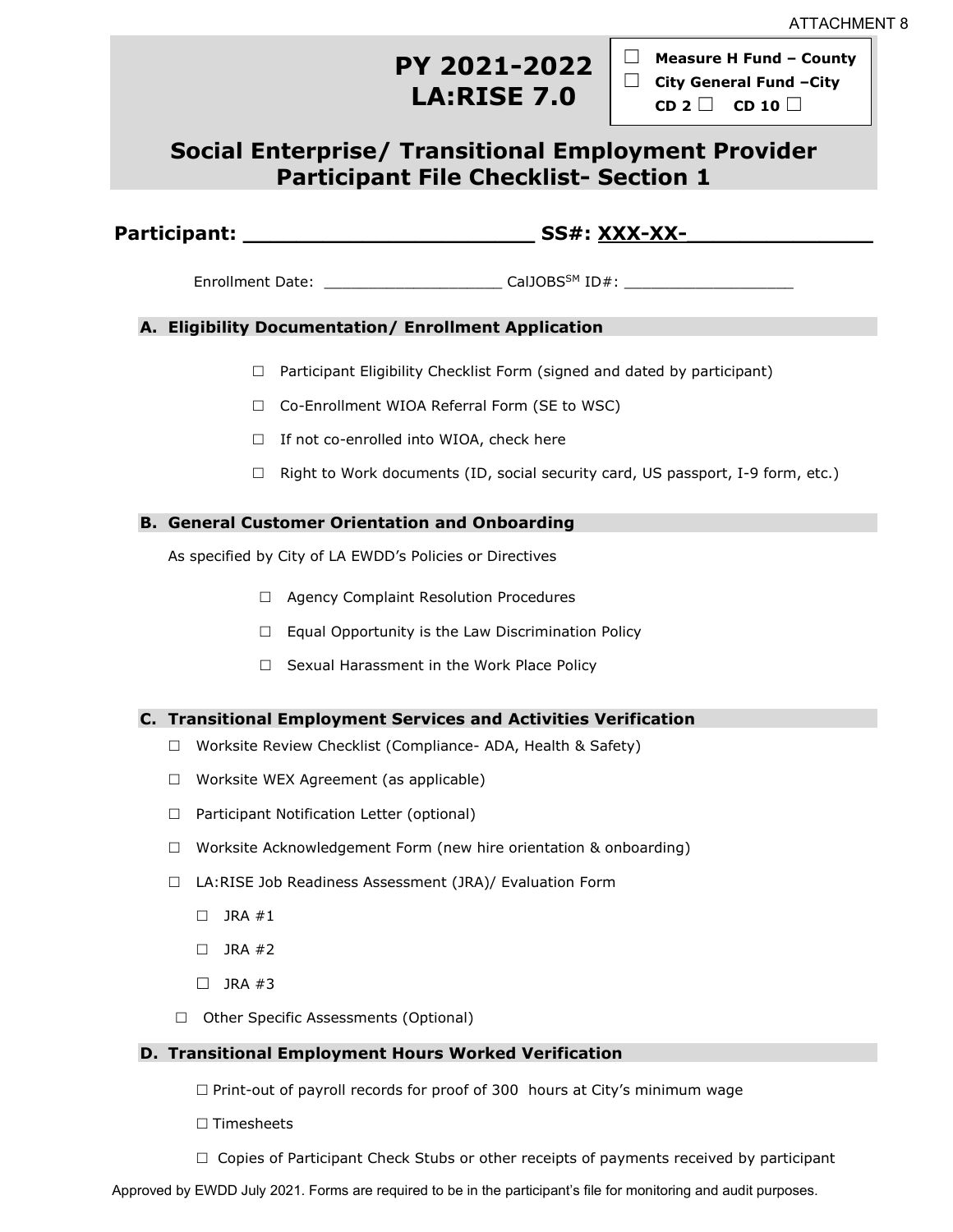# **PY 2021-2022 LA:RISE 7.0 Social Enterprise/ Transitional Employment Provider**

# **Program Group-Participant File Checklist- Section 2**

### **Participant: \_\_\_\_\_\_\_\_\_\_\_\_\_\_\_\_\_\_ SS#: XXX-XX-\_\_\_\_\_\_\_ \_\_\_**

#### **E. Services and Activities Verification**

- □ LA:RISE Transitional Employment Participant Service Profile
- $\Box$  Copy of Trainings / Certifications, as applicable
- $\Box$  Attendance records for group orientations/ workshops
- □ Copy of Referrals
- $\Box$  Supportive Service Verification Form and Support Documentation, as applicable
- $\Box$  Education Stipend/Incentives Verification, as applicable
- $\Box$  Training Agreement and Certificate of Completion, as applicable
- $\Box$  Miscellaneous:  $\Box$

#### **F. Case Notes**

- Electronic print-outs from CalJOBS.org, monthly notes, as requested by EWDD
- □ E-mails, Letters, Other
- □ Success Stories/ Testimonials
- $\Box$  Participant Testimonial and Photo Consent Forms

#### **G. LA:RISE Partner Shared Forms**

□ LA:RISE Employment or Retention Participant Service Profile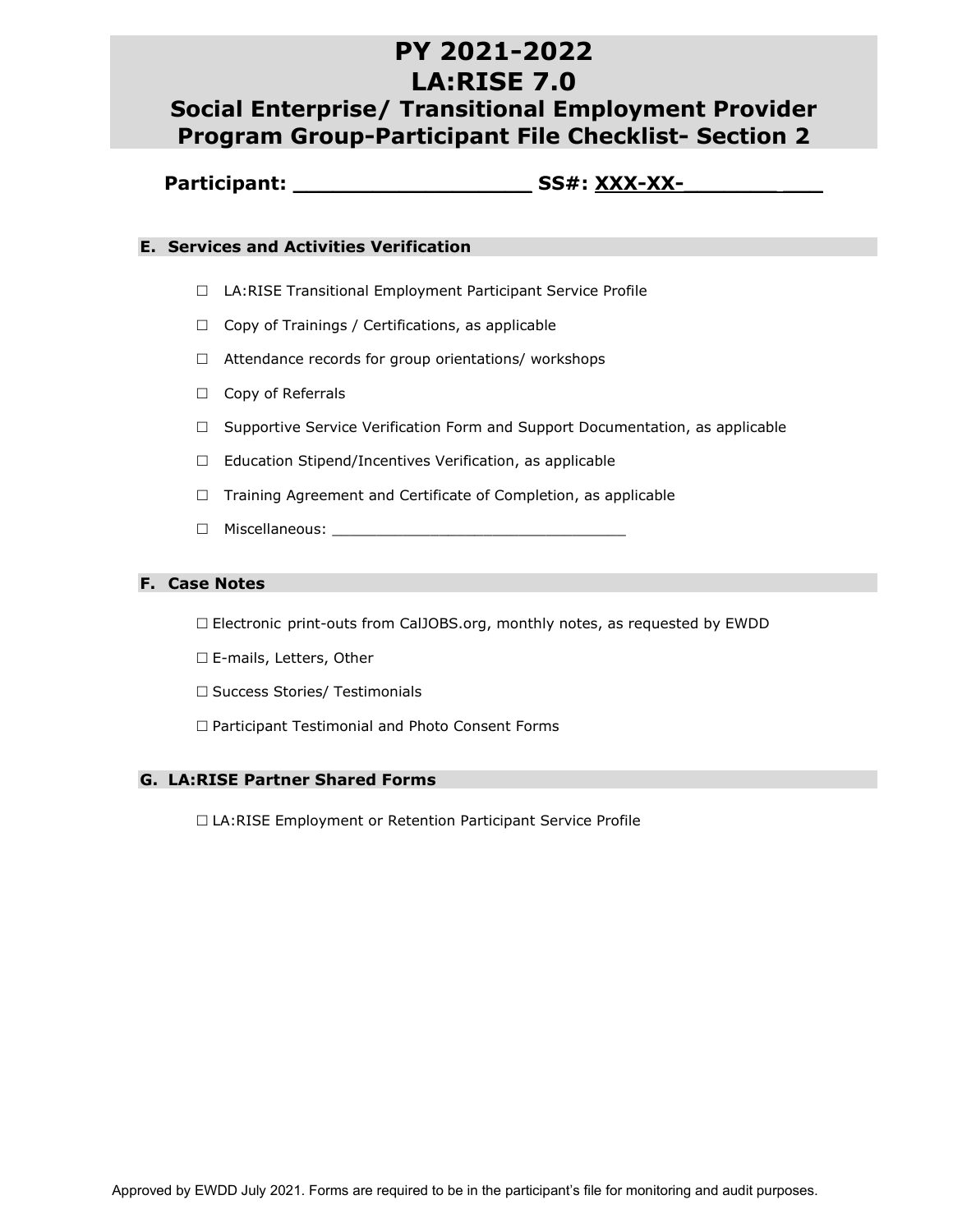# **PY 2021-2022 LA:RISE 7.0**

☐ **Measure <sup>H</sup> Fund – County**  ☐ **City General Fund –City CD <sup>2</sup>** ☐ **CD <sup>10</sup>** ☐

## **WORKFORCE PARTNER (WSC/YSC) Participant File Checklist- Section 1**

**Participant: \_\_\_\_\_\_\_\_\_\_\_\_\_\_\_\_\_\_\_\_\_\_ SS#: XXX-XX-\_\_\_\_\_\_**

Enrollment Date: \_\_\_\_\_\_\_\_\_\_\_\_\_\_\_\_\_\_\_\_\_\_\_\_\_\_\_\_\_\_\_\_\_CalJOBS<sup>SM</sup> ID#:

### **A. WIOA Title 1 or WIOA Application (Co-Enrollment)**

- □ Co-Enrollment WIOA Referral Form (SE to WSC)
- $\Box$  WIOA Title 1 Application (required for all applicants)
- □ WIOA Co-Enrollment
	- $\circ$  Application and support documents (printed copy optional or as requested by EWDD)
	- o Eligibility and Right to Work documents (ID, social security card, US passport, I-9 form, selective service, etc.)

#### **B. WIOA General Customer Orientation and Onboarding**

As specified by EWDD's Policies or Directives

- □ Agency Complaint Resolution Procedures
- $\Box$  Equal Opportunity is the Law Discrimination Policy
- $\Box$  Sexual Harassment in the Work Place Policy

#### **C. Work Readiness Services and Activities Verification**

- □ LA:RISE Employment Participant Service Profile
- □ Participant Resume
- $\Box$  WIOA IEP and Assessments: Basic Skills, Interests, etc. (optional)
- $\Box$  Work Readiness Workshop(s) Attendance Sign- in Sheets (as applicable)
- $\Box$  Training Documentation, including ITA, OJT, training cohort, etc. (as applicable)
- $\Box$  Copy of Trainings/Certifications/Referrals/etc. (as applicable)
- Miscellaneous: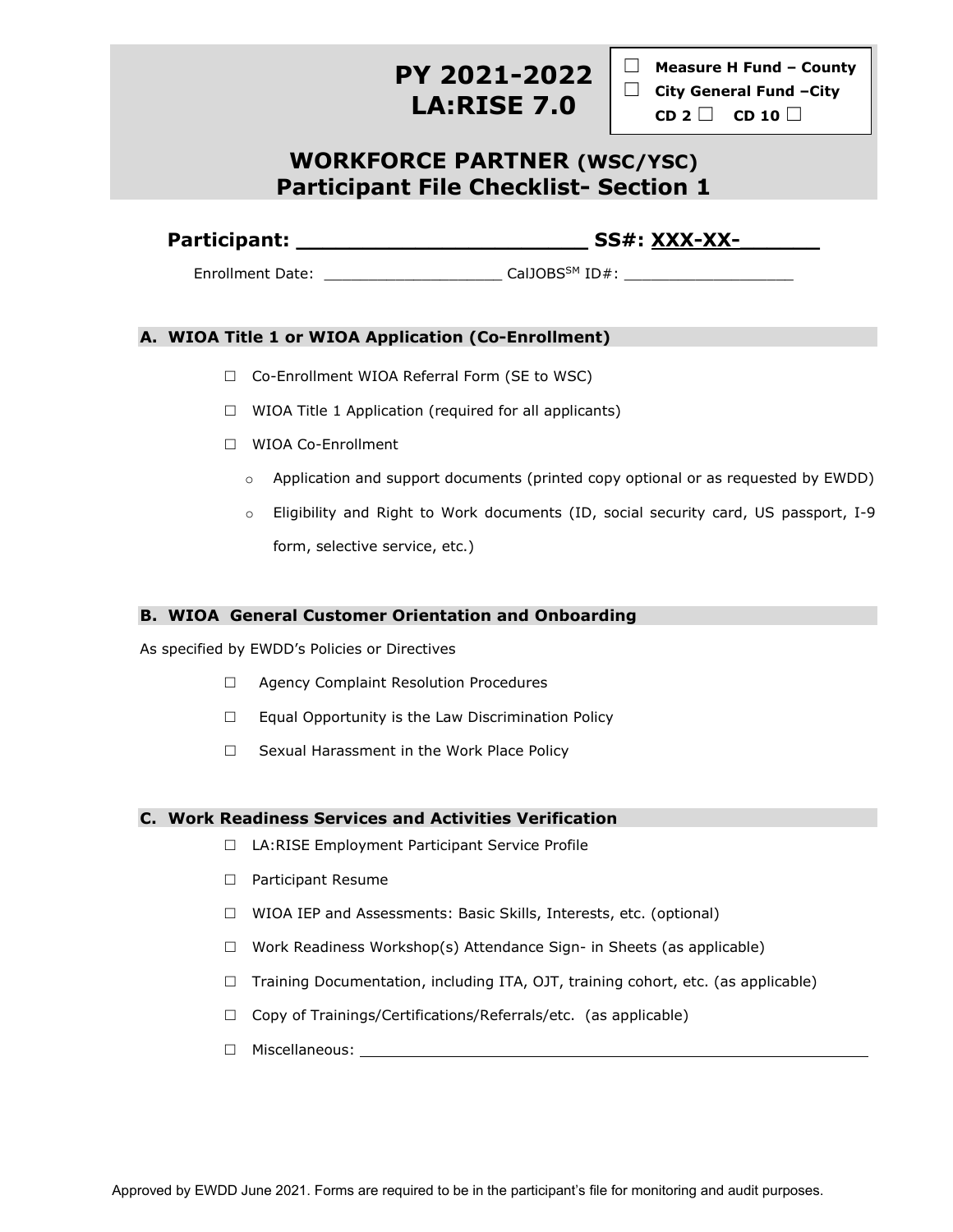# **PY 2021-2022 LA:RISE 7.0**

## **WORKFORCE PARTNER (WSC/YSC) Participant File Checklist- Section 2**

### **Participant: \_\_\_\_\_\_\_\_\_\_\_\_\_\_\_\_\_\_\_\_\_\_ SS#: XXX-XX-\_\_\_\_\_\_**

#### **D. Job Placement (Unsubsidized Employment Verification Support Documents)**

- $\Box$  Job Placement Verification (Copy of Pay Stub or Employer Verification Hire Letter)
- $\Box$  Placement Services (Job Referrals, Job Club, etc.)
- $\Box$  Other support documents

#### **E. Other Services and Activities**

- $\Box$  Supportive Service Verification Form/ Proof of Issued Supportive Services (as applicable)
- $\Box$  Other Referrals or supports (as applicable)

#### **F. Case Notes & Testimonials**

- $\Box$  If WIOA co-enrolled, WIOA case notes (optional or as requested by EWDD)
- □ Success Stories/ Testimonials
- □ Participant Testimonial and Photo Consent Forms

#### **G. Partner Shared Forms**

- □ LA:RISE TE or Retention Participant Service Profile
- □ JRAs/ Other Skills Assessments (optional)